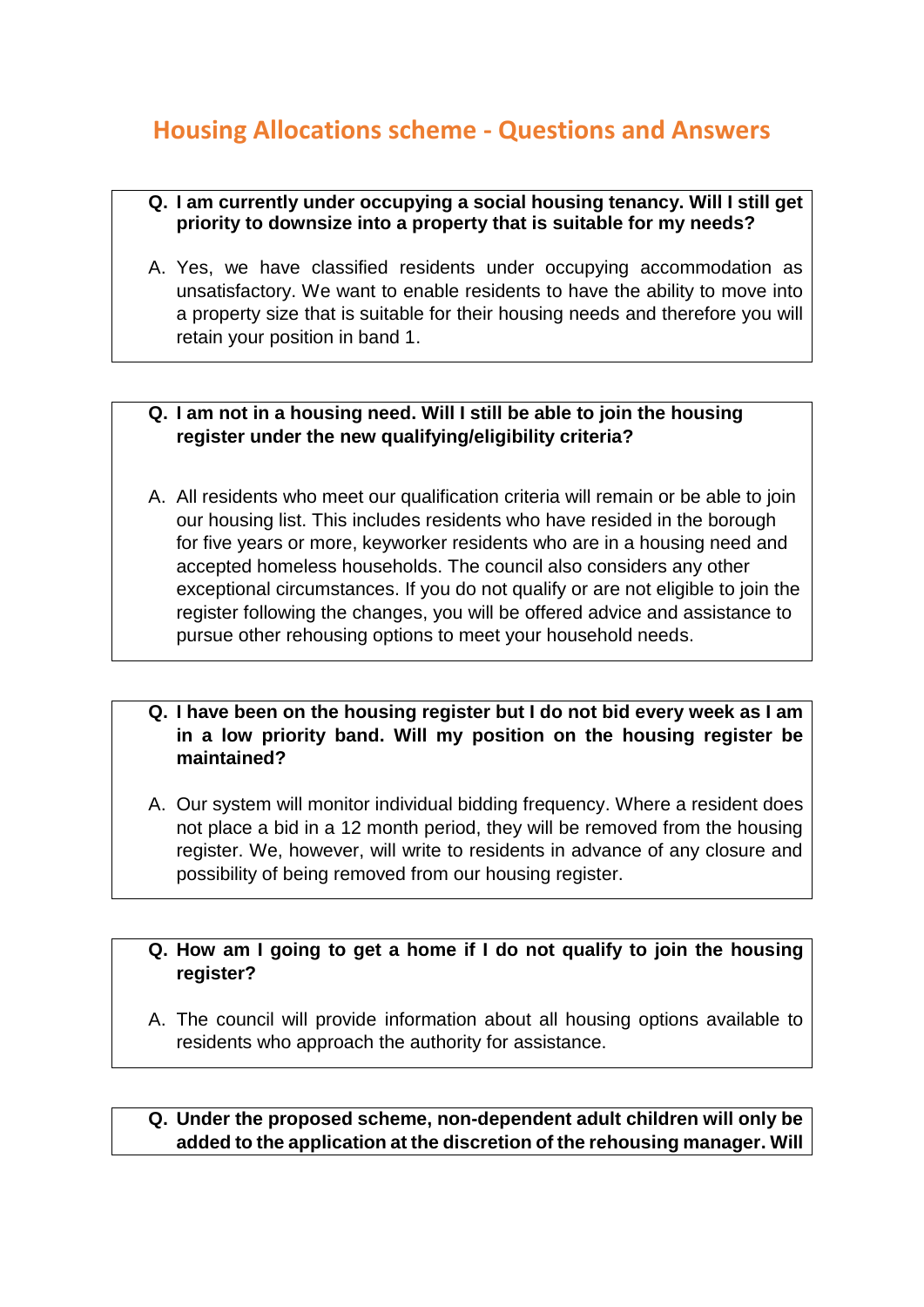## **my adult children be removed from my application on the implementation of the new allocations scheme?**

- A. No, the council is not attempting to split up families. All existing households registered on our system will continue to remain on our housing register; however, due to the lack of available housing stock, the council will aim to provide greater options for individuals within a household who do not normally need to reside together.
- **Q. I have lived in Southwark for the last 3 years and I am a keyworker who works in a neighbouring borough. I do not have a housing need. Do I qualify for the housing register?**
- A. No, due to the shortages of available properties, we have to ensure that priority is given to local residents who have a housing need.
- **Q. I'm currently living in a studio flat with my 3 year old son. If priority bands are changing does that mean I will remain in band 3?**
- A. There will be no change to clients overcrowded in a studio/bedsit flat. Under the proposed changes, households in a studio/bedsit with a child under 5 years of age will be considered overcrowded and will be able to bid for 1 bedroom properties. However, households in a one bedroom property, with one child under 5 will no longer be considered as overcrowded and no longer qualify for any overcrowding priority.

# **Q. I am a single person listed on the housing register and am able to bid for a 1 bedroom property, will this remain under the new policy?**

- A. Under the proposed scheme, single person households will be eligible to bid for studio/bedsit properties only.
- **Q. I'm living in a multi-generational household with my partner, my parents and my adult siblings. Due to the size of the property we have no priority on the waiting list. I have been bidding in band 4 for the past five years. Under the proposed Housing Allocations policy, will there be a higher priority for local households?**
- A. Under the proposed scheme, priority will not be provided for multigenerational households. However should the sub households be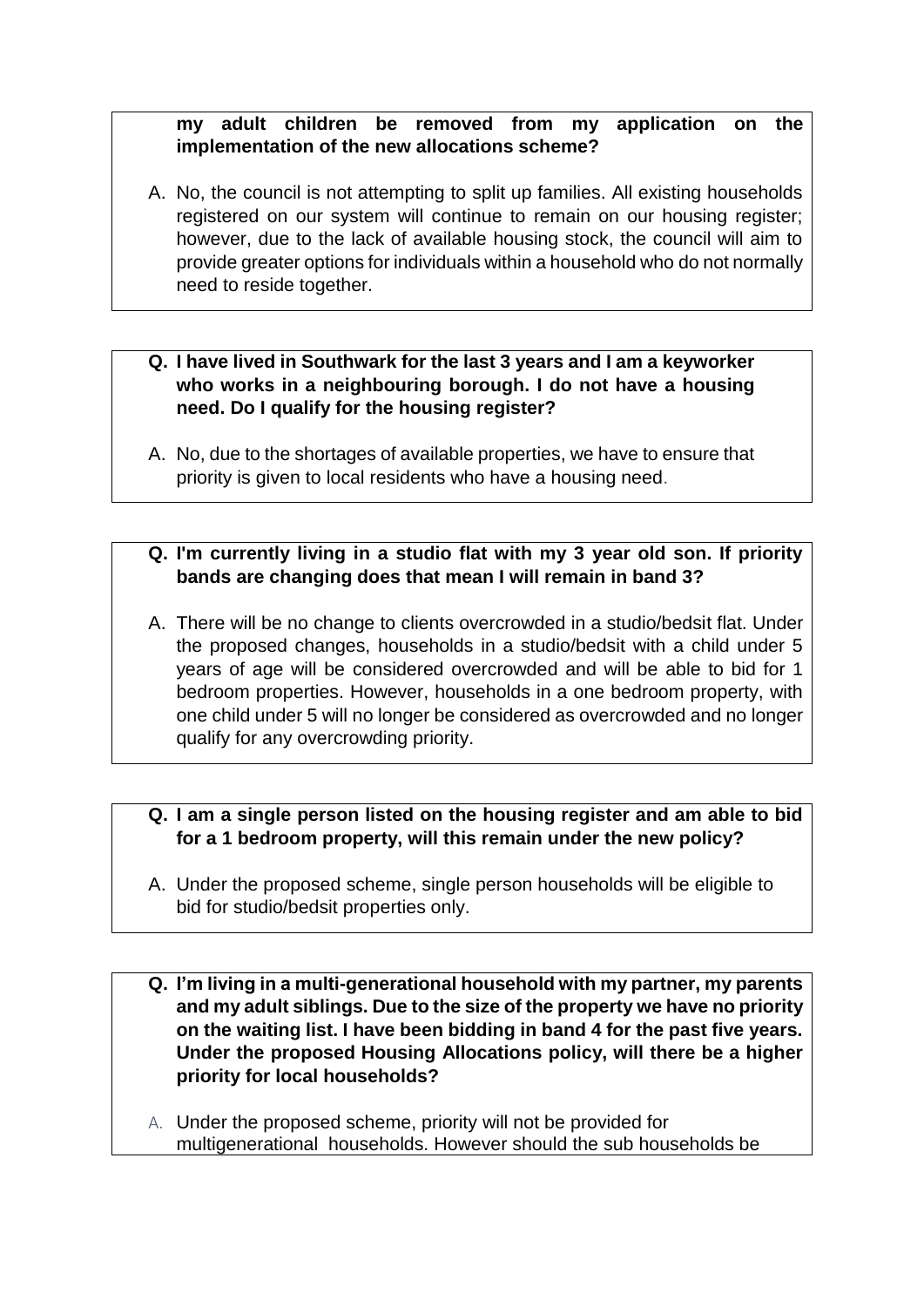overcrowded, you could potentially benefit from future local lettings schemes and have priority for accommodation in the local area.

- **Q. I am an accepted homeless applicant and I am currently residing in a temporary accommodation, I have been advised that I will receive a direct offer of permanent social accommodation, will I be able to refuse this offer and continue to bid?**
- A. Accepted homeless households who are residing in temporary accommodation will receive one suitable offer. Due to pressures on temporary accommodation and in line with the relevant legislation, the council is only required to make one suitable offer; therefore homeless households will not be able to refuse a suitable offer.

#### **Q. Will the changes mean there will be more properties available for my household to bid upon?**

A. It is not likely there will be more properties available due to the proposed changes. In addition, the waiting times are not likely to improve due to the increasing demand. The council is doing all we can to build as many new homes as possible and have committed to building 11,000 new homes.

### **Q. I am an accepted homeless resident who is currently in temporary accommodation, registered in band 3, will my priority change as a result of this?**

A. No, if the proposed housing allocations scheme is adopted, residents listed on our housing register will remain in band 3. However if you are an accepted homeless household and have been placed in temporary accommodation as a result of domestic abuse, you will be placed in band 2.

#### **Q. How would an annual lettings plan be determined?**

- A. The housing allocations scheme is monitored to ensure allocations reflect those that are in a housing need and meet the requirements of legislation. A report will be drawn up and will set targets across all priority bands.
- **Q. I'm an accepted homeless household in temporary accommodation, I have been bidding for 5 years in Band 3. I should be in a higher band.**